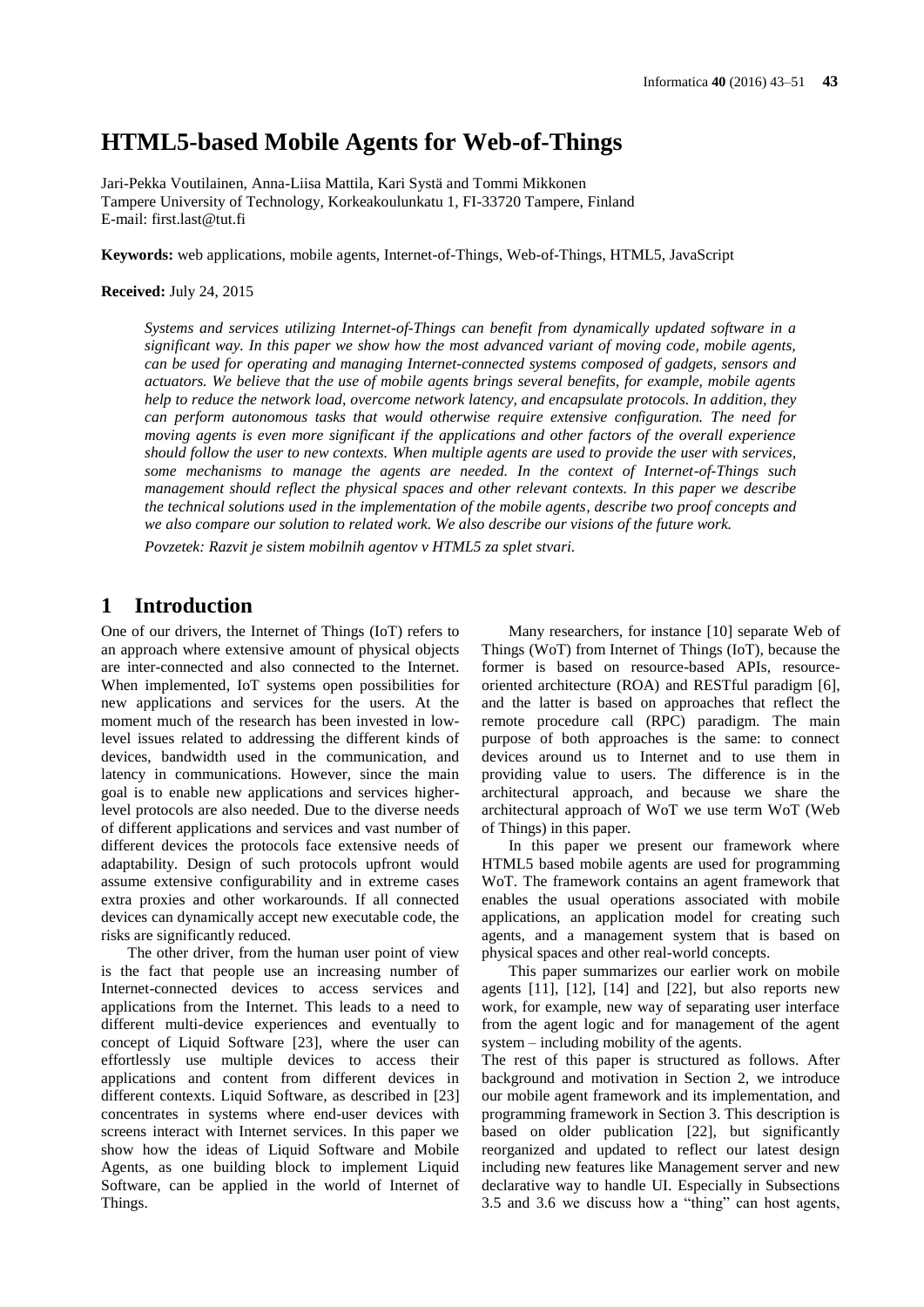what operations the agent can perform and how the system can be organized in Cloud Spaces. In Section 4 we present some experiments we have done with the system. In Section 5, we briefly address related work. In Section 6 we discuss current state of our work and our vision of future work. Finally in Section 7 we draw some final conclusions.

# **2 Motivation and background**

Mobile Agents are executable entities that can move from one node to another together with the internal state of the application. This means that an executing agent can pause its execution in current location and then continue in a new location. In fact, mobile agents represent a special case of moving code combining remote evaluation with preservation of the internal state. The mobile agents discussed in this paper can preserve the internal state if the application needs that functionality. In some cases, we just need to send the code for remote evaluation.

Mobile agents have certain benefits that we see especially useful for Internet of Things. Among the benefits listed in [\[13\],](#page-8-6) the following have special relevance in the scope of IoT:

- *Mobile agents reduce the network load.* Many "things" include sensors that monitor physical environments and thus potentially generate hidden data flows. If all that data is sent to application on another end of the network, the network may be flooded with data. A mobile agent running in the thing can reduce the network load by pre-processing the data generated by the sensors.
- *Mobile agents overcome network latency. The*  latencies of networks, especially in wireless networks, can make real-time control impossible. Thus, everything cannot be done in the cloud and local execution is needed.
- *Mobile agents encapsulate protocols.* New protocols get invented frequently and objects in IoT should adapt to those. Agents are good tools for introducing new protocols or data formats.
- *Mobile agents execute asynchronously and autonomously.* This means that there is no need to generate network traffic for every execution. In case of wireless networks this also reduces power consumption.

As already pointed out, we propose using mobile agents in the context of WoT [\[12\].](#page-8-3) Our mobile agents are based on web technologies. An agent can move between different devices, and if necessary it is also possible to clone agents to create more instances. This enables the creation of increasingly complex configurations, where device- and context-specific decisions can also be taken in devices.

The Liquid Software dimension of our research is related to dynamically moving applications that enable use of several devices for accessing and controlling the WoT systems. The idea is that the execution should

dynamically move to a location where it can be done more efficiently and where the required resources are. On the other hand, things that matter to the user, like user interfaces and user content should follow the user whenever possible and be accessible with device that user happens to have in her hand at that moment.

Third aspect of this paper is organization of the agent platform to "spaces" that relate to physical spaces and other real-world contexts. These Cloud Spaces define management structure for the WoT systems.

# **3 Architecture and concepts**

Our whole system is based on mobile agents implemented with HTML5 technologies. This framework has originally been described in [\[22\],](#page-8-5) but the design has evolved since then. Subsections 3.1, 3.2 and 3.3 report our current design, including new technique to separate UI from the logic, and framework for external control of the agents. The mobile agent framework is then in subsection 3.5 applied to Internet of Things by bringing agent servers close to various devices [\[12\].](#page-8-3) Finally, in subsection 3.6 we show how the systems are organized to managing contexts called Cloud Spaces [\[14\].](#page-8-4)

### **3.1 Execution of HTML5 agents**

In our design, an  $HTML5<sup>1</sup>$  agent is an  $HTML5$ application that can run in two modes, with a user interface inside a browser and in a headless mode, that is, without a user interface, in an environment called Agent Server [\[22\].](#page-8-5) For executing the agent headlessly in the Agent Server, only a JavaScript virtual machine with a simple runtime environment is required. No full browser is needed. The state of the agent is saved during the migration between server and browser and the agent continues its execution as if there wasn't any change in the mode.

During its life cycle the agent may visit several browsers and several Agent Servers. An example life cycle is presented in Figure 1. The instance of an agent is created when it is downloaded from the Origin Server. This server is similar to an ordinary web server, and its task is simply to host applications. After the download, the executing agent can move to an Agent Server to continue its execution and back to a browser again.

The Origin Server maintains and serves all the files, and when the agent moves between Agent Servers and Browsers we usually deliver only the URL that point to a resource in the Origin Server. The receiving entity then fetches the static content from Origin Server.

The dashed box "Mgmt. server" and the dashed arrows in Figure 1 depict an optional management functionality that allows external entities to control agents.

Our all protocols are Web-friendly and rely on standard HTTP. Both Origin Server and Agent Server are

 $\overline{a}$ 

<sup>&</sup>lt;sup>1</sup> For the purposes of this paper, the overall goal of HTML5 to support rich applications is important; we do not refer to any specific new technology introduced by HTML5.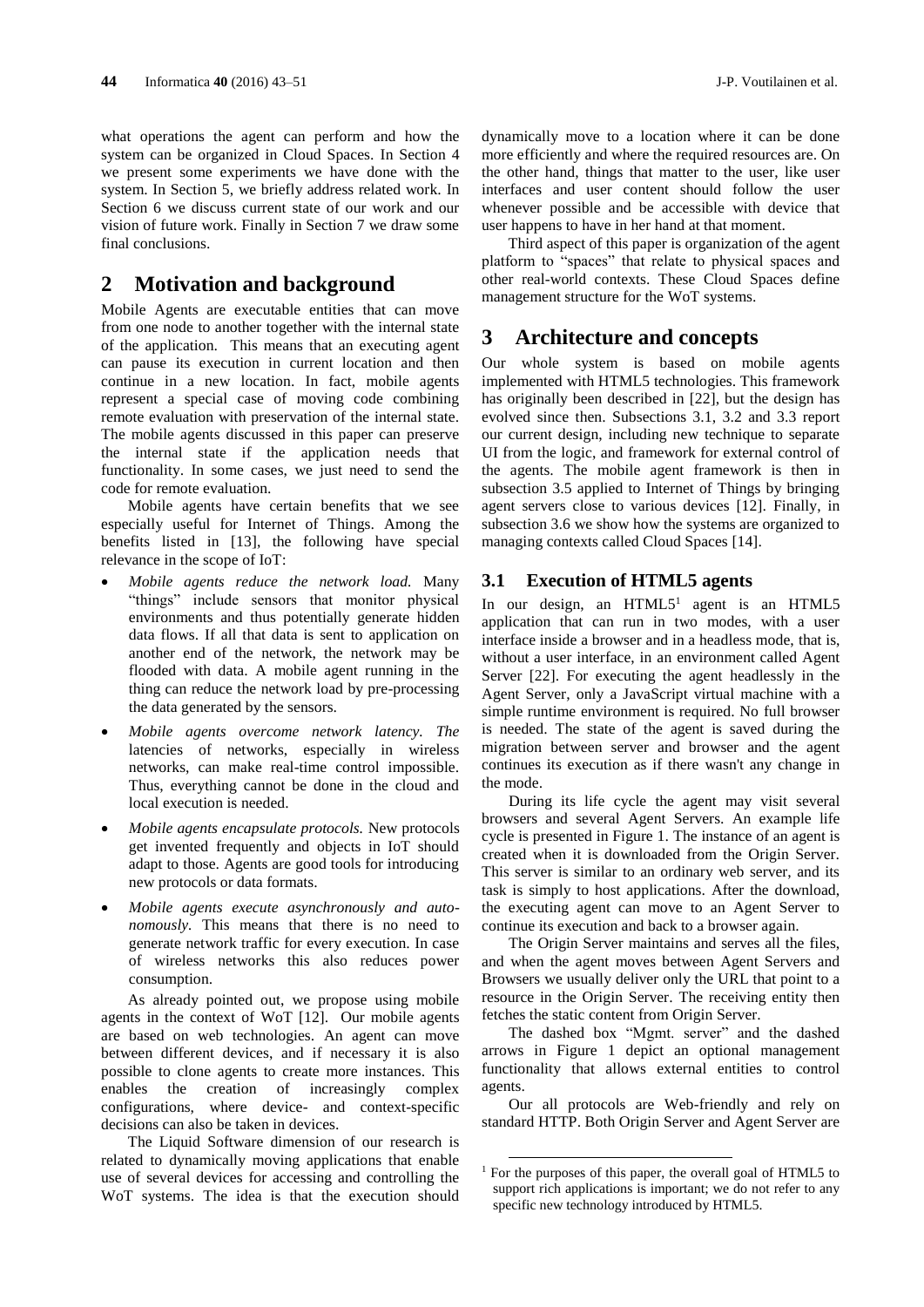HTTP servers that can be accessed with HTTP requests. Agents are fetched for execution with GET and pushed to server with POST. This means that an agent can also move from one server to another. In addition, the Agent Server can provide a list of running agents. Concretely speaking, the most important parts of the HTTP interface of the Agent Server are:

- */list* (HTTP GET) gets a list of active agents as an HTML file that can be shown in a browser.
- */upload* (HTTP POST) sends URLs to agent code and user interface together with serialized state. After receiving the Agent Server instantiates and starts the agent.
- $\langle \langle \cdot | d \rangle$  (HTTP GET) pauses the agent in server, serializes the state and sends it to the requesting browser



Figure 1. Life cycle of an HTML5 agent in the framework.

As usually in today's web applications, the HTML file of the agent includes references to Cascading Style Sheets (CSS), to other HTML files, images and other resources, and JavaScript files. Also, similarly to standard web applications the agent is first started by downloading the HTML file from the origin server.

Agents are serialized whenever they are moved between servers or between a server and a browser. The implementation of the framework provides mechanism for serialization of the relevant parts of the state. When an agent is about to move to a new location its state is serialized into JavaScript Object Notation (JSON) based on state variables defined by developer. An example of serialized agent description is shown below, where state of this agent includes four variables *low*, *high*, *count* and *history*:

```
{"auri":
  "http://xx.xx.xx.fi:pppp/gmonitor.js",
"huri":
  http://xx.xx.xx.fi:pppp/gmonitor.html
"id" : "526636",
"memory": {
  "high" : 0.0253,
   "low" : 0.0214 ,
   "count" : 3,
  "history": [0.0253, 0.0234, 0.0214]}}
```
This serialization contains URIs for the agent functionality (JavaScript file) and HTML based UI. In addition it has a unique identity variable (id) and set relevant variables in application state encoded in JSON dictionary "memory".

When an Agent server receives the serialized agent description, it fetches the JavaScript code from the address in *auri*, in addition, the Agent downloads the other JavaScript files implementing the framework, it initializes the agent using the serialized state, and finally it starts the execution of the Agent.

When a browser requests the agent from the Agent Server some special arrangements are needed due to security and other limitations of the browsers. As response to a request from browser to the Agent Server, the Agent Server sends the content of HTML-file identified by 'huri' field of agent description. To that HTML file the Agent Server injects JavaScript to restore the transferred local state of the agent,

The execution model of the agent also needs to be suitable for the execution environment. First of all it needs to be suitable for running in the browser. For instance it should not block the event loop of the browser run-time. On the other hand it needs to proceed without user interface events delivered by the browser. Furthermore, the agent needs to have safe points in execution so that a consistent state can be serialized. In practice this means that all the application logic is embedded in specific event handlers that are triggered by timer events. This event-based execution model fits well to Agent Servers that have been implemented with Node.j[s \[19\].](#page-8-7)

### <span id="page-2-0"></span>**3.2 Management API**

The management protocol is also made compatible with the overall design. The Management Server implements a REST interface for both the moving agents and a control application. The control application may be operated by a human user, or be an autonomously running application. The most important part of the API for agents consists of two kinds of REST calls: "ImHere" when the agent has arrived to a new location, and "Status" call is sent to the Management Server on regular intervals. The response to these REST calls may contain an instruction to the agent to move to a new location (see arrow 6 in Figure 1). Our current implementation includes also instructions for the application to exit and to change values of variables. Control applications can browse the agents and their histories. Control applications can also send instructions to the Agent.

In the following we give a short example. When control application makes a GET request to */Agents* it gets a list of agent IDs as a response.

GET http://host/Agents =>  $[211, 311]$ 

In this case the Management Server knows about two agents. Detailed information about a specific agent can be retrieved with

```
GET http://host/Agents/211 => {...}
```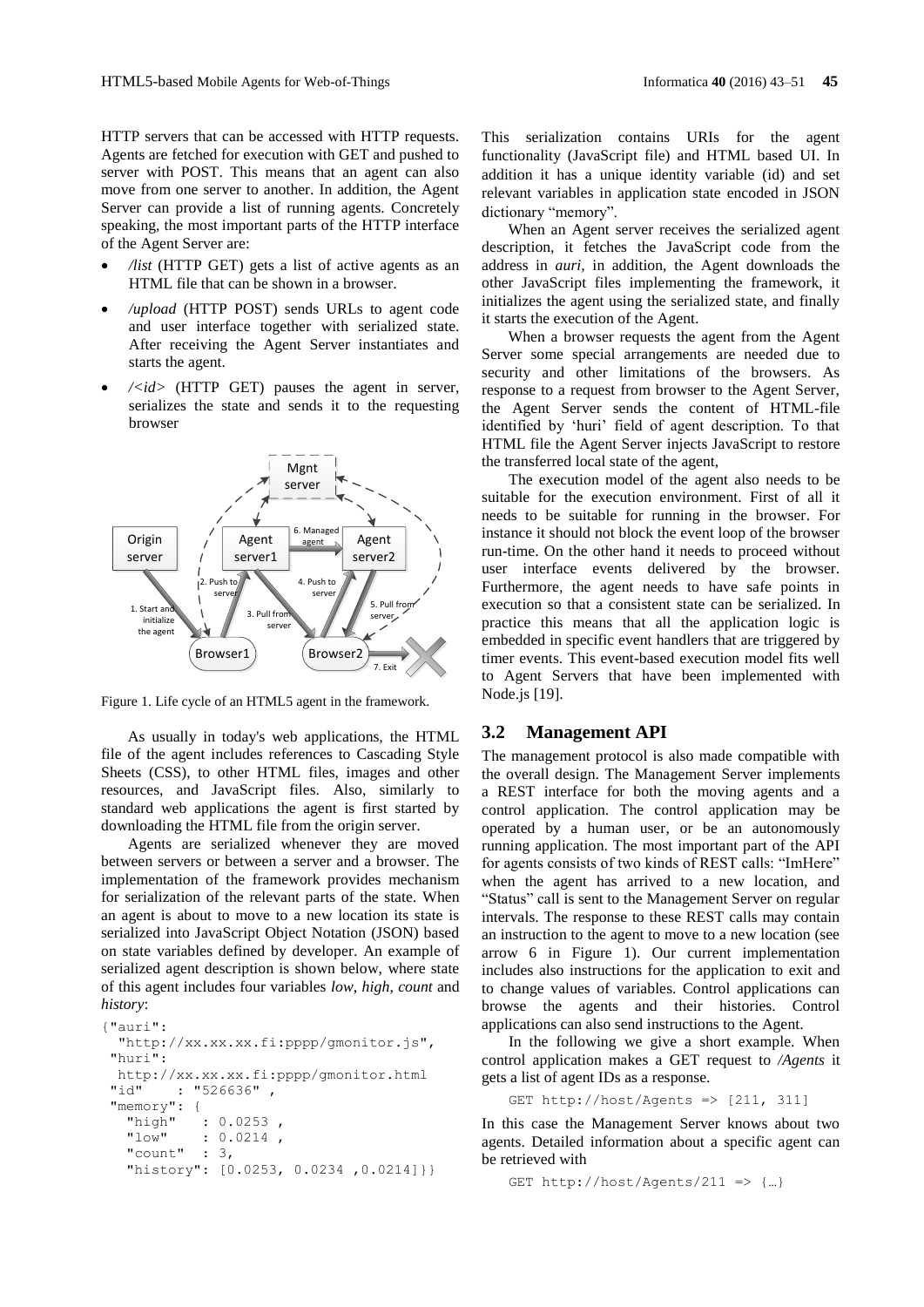The response includes information about the location and status of the agent. The control application can request an agent to move to a new location by sending payload [{"goto": [http://server2}](http://server2/)] by using a PUT request

PUT<http://host/Agents/211/todo>

This request is now waiting in the Management Server until Agent 211 contacts the Management Server. When the agent 211 updates its status by sending

{"id":"211", "Status":"I'm fine"}

with request

PUT<http://host/Management/Status>

to the Management Server, the request to move to new location is delivered to agent 211 in the response, and the Agent framework initiates the move to the requested location.

This is a lightweight management framework that assumes the agents co-operate and does not affect agents that do not participate. The REST API of the Management Server has been designed both for automated control and for management user interface described in Subsection 4.2. On the other hand the framework relies on basic HTTP protocol and thus does not require the infrastructure to support any other protocol. In the current implementation only the agents that are in server obey all received instructions and agents that are in browser ignore the requests to move.

#### **3.3 Programming agents**

Core parts of the Agent framework have been encapsulated in a reusable JavaScript class Agent, and the developer should specialize her own version from that class. So far we have used the functional inheritance pattern presented in [\[3\],](#page-7-1) but the more traditional prototype inheritance could be used, too. The application-specific sub-class of the Agent can override the following methods:

- Method *getRunningStatus()*  should return a string that the management interface of the agent server context can show.
- Method *preupload()* is called by upload() just before serialization as the first the uploading. By overriding this method the agent can implement application specific preparations for the uploading.
- Function *continueWork()* re-initializes the execution when the agent has arrived and deserialized in a new location and the execution should be resumed. This function initializes the state of the agent by recreating the variables.

In addition, the agent has to provide a function that creates and initializes the agent object.

The framework provides also a set of utility methods that the above methods and functions can call. The most important utility methods are:

 *registerVar(name*) – with this function the application can state that a variable is part of relevant local state and will be automatically serialized.

- *setWork(function, interval)* sets the work function that is periodically executed with the given interval. The framework assumes that the work function returns reasonable quickly.
- upload(url) uploads the agent to an Agent Server specified by parameter url. This function first stops execution, then serializes the state and finally sends the serialized agent to the Agent Server.

As discussed earlier, the agents run in the headless mode in Agent Server and with the HTML and CSS files in browser. This means that the JavaScript code of the agents has to be written to be executable without presence of the complete Document Object Model (DOM) tree. Separation of the application logic from the UI part is not always easy since many Web application frameworks rely on existence of the DOM-tree. In our first implementation we assumed that agents are written for the framework so that user interface is nicely separated from the application logic. In addition, we provided a very simple DOM emulation to help writing of portable applications. We have later experimented with a different approach to help application developers in implementation of Agents that can run with and without DOM. This approach is based of declaration of the binding between application logic and user interface with primitives like:

```
 BindModeltoView(['var','elem']);
 BindModeltoView(['var.func', 'elem']);
```
The first declaration states that if element with id 'elem' exists in DOM-tree its value (innerHTML) is updated with the value of variable 'var' whenever value of var changes. In the latter version function 'func' is used instead of simple assignment to innerHTML of 'elem'. If the above binding mechanism is used, the application code does not need include UI-specific code and thus there is no need to deal with differences between server and client since the framework includes conditional code.

### **3.4 Agent communication**

A simple agent-to-agent communication framework has also been implemented [\[11\].](#page-8-2) This framework allows agent to send messages and to receive their messages regardless of their current location. Because the web infrastructure does not support communication between browsers, the all communication is routed through an agent server.

With the current API, the sending agent initializes the communication as follows:

```
c = new CommComponent(function(msg) {
```

```
 …
}); 
c.setNameSpace("myChannel"); 
c.initIO();
```
and a message is sent with: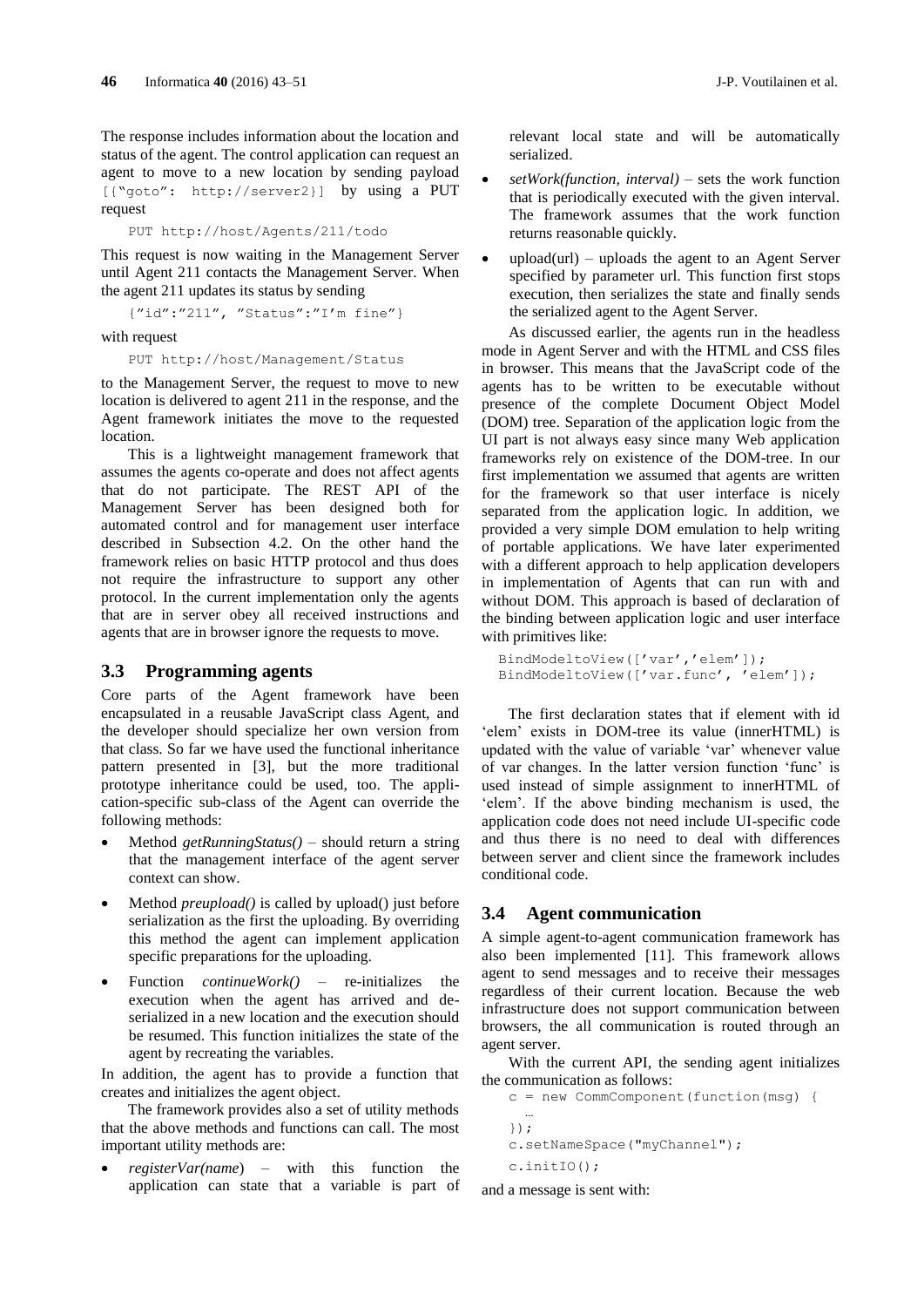c.sendMessage(obj)

Like in other parts of our framework the content is sent over the network as a JSON string. The namespace "myChannel" is kind of channel and the receiving end can listen the channel with the following code:

```
c = new CommComponent(function(msg){ 
     // process incoming msg
});
c.setNameSpace("myChannel"); 
c.initIO();
```
We have not used this framework much in our applications still, because most of our example applications have assumed that the moving agents bring the data with them. We have just validated that our implementation that is based on WebSockets [\[25\]](#page-8-8) works.

#### **3.5 Agent servers in "things"**

As described earlier, the core components of our Agent Server are the HTTP server and a virtual machine executing JavaScript. These can be implemented, for example, with Node.js [\[19\]](#page-8-7) technology. The agent server has two main functions: 1) implement execution environment that is compatible enough with the browser and 2) simple management function for agents.

As the implementation of the Agent Server only requires Node.js and a few hundred lines of JavaScript code and because our Agent Server does not require lot of computational resources, and it can be included in many small devices – or "things" – that are connected to the Internet. In our experiments we have used a low-cost single board computer Raspberry PI [\[20\],](#page-8-9) which typically runs Linux. The infrastructure requirements are equal to those of WoT, because the devices are accessed with standard HTTP requests such as GET and POST. With these requirements the Raspberry PI device goes beyond the bar with a clear margin.

We assume that most devices that can be nodes in SOA based IoT or REST-based WoT can also host our Agent Server. This would bring benefit of mobile agents described above, but also enable new ways for remote management and extending the functionality by adding new code in a form of mobile agents. The possible application areas include the following:

- *Home automation that goes beyond remote control*. An intelligent agent can work on behalf of the user and implement even complex strategies to optimize energy consumption and user comfort.
- *Support for new communication protocols or applications*. In most cases the applications are in the Internet, but the "things" need to be accessible. Sometimes new application will need new functionality from the devices.
- *Compatible extensions to already existing systems*. Interoperability with new devices may be achieved by adding new intelligence to existing devices.

The proposed approach has obvious benefits over the solutions that have been more conventionally used. From the perspective of the "thing" executing the agent, the agent framework based on managed runtime effectively creates a sandbox that separates the agent from the rest of the system. Therefore it is, for instance, possible to run real-time critical code in the same system, and only execute the agent when there is leftover execution time, a partitioning which is supported by many real-time operating systems. A further benefit over other agent frameworks is that we are solely relying on web protocols and technologies. The ecosystem that builds web applications has presently advanced to a level where the web is increasingly a platform for all applications. Allowing this ecosystem to build mobile agents for WoT creates low-hanging opportunities, because there is no need to invest in familiarizing yet another platform.

#### **3.6 Structuring of the framework**

In [\[14\],](#page-8-4) we have presented and demonstrated a structuring concept that incorporates HTML5 agents and their servers with a data solution to store user's content. Each Cloud Space is essentially a private cloud which hosts user's data and applications. In the context of WoT, Cloud Spaces can be seen as ecosystem where each "thing" provides small functionality for the Cloud Space as a whole. Data streams between the nodes can be implemented using agents and when adding a new node to the system, agents can provide architecture configuration automatically to the new node. Figure 2 depicts on possible Cloud Space configuration with Web of Things.

Each "thing" in WoT implements minimum of the Agent Server architecture and when new device is added to WoT, agent is sent to the new device to configure it. For example agent creates new public interfaces to the new device, which can then be used for data streams. Or the agent can implement application logic for the device, which is then executed even without the agent. Even if the agent does not modify the programming of the new device, it can provide information about WoT, for example, location of other servers and devices.



Figure 2. Cloud Space in context of WoT.

# **4 Proof-of-concept experiments**

During our research we have implemented a few proofs of concept and demonstrators. Here we describe two demonstrators that relate to devices in WoT and to management of the agents and Cloud Spaces.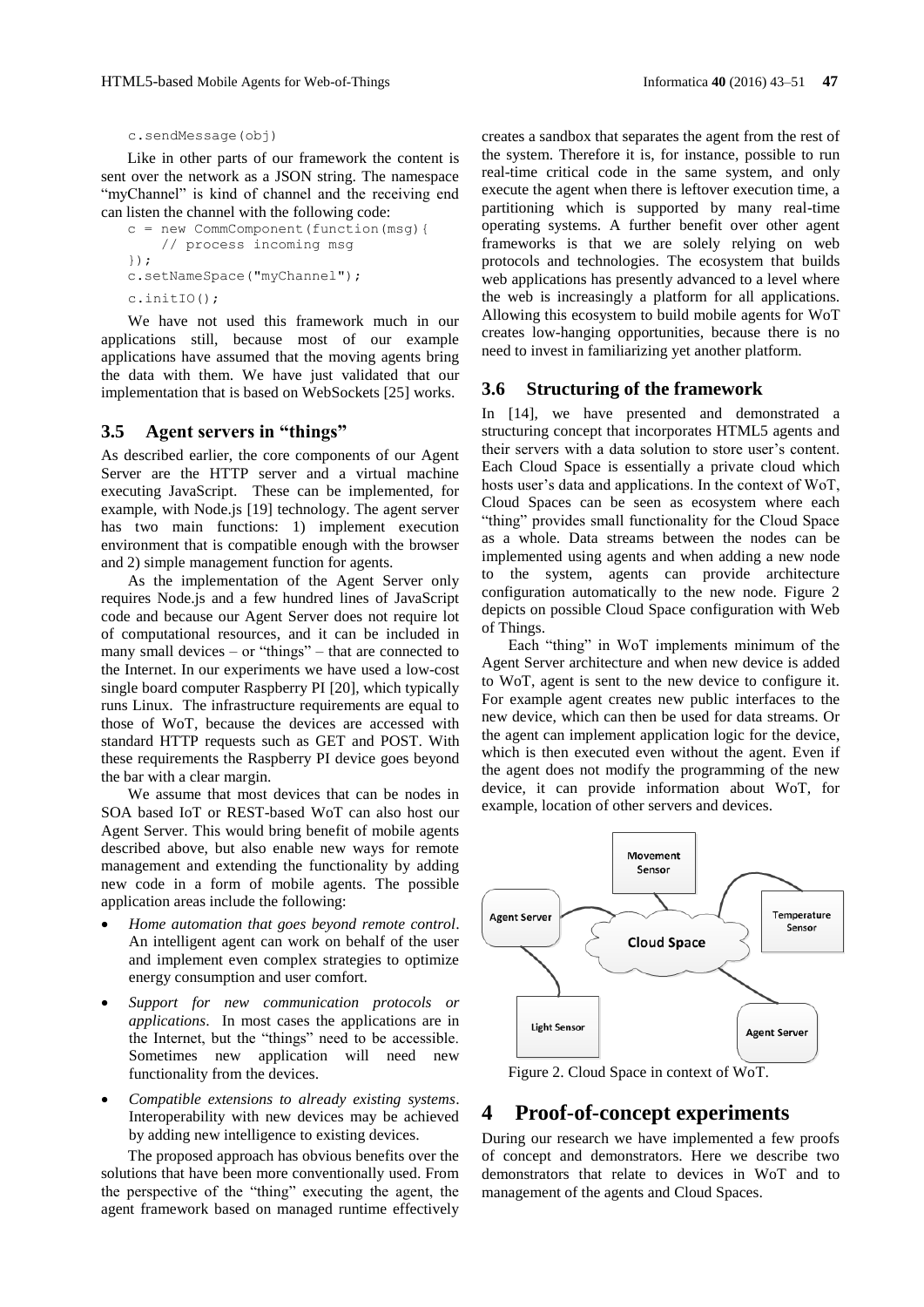#### **4.1 Agents for embedded device**

To verify and demonstrate our idea we implemented a simple agent that collected information from different sensors hosted by different devices (Figure 3).



Figure 3. A traveling agent in different devices.

The implementation is based on the following components.

- 1. Two Agent Servers, one running in Raspberry PI, and another in a standard Linux server running on a virtual machine in a cloud. Both servers are based on Node.js [\[19\]](#page-8-7) technology, and the implementation of the agent framework is the same in both servers. It is also possible to connect external sensors and actuators to Raspberry PI. In our case, we have connected a temperature sensor DS18B20 [\[15\]](#page-8-10) for our experiments.
- 2. An agent that travels between servers and browsing devices. The agent is written in a manner that it can measure temperature when it is in the Raspberryhosted server and if temperature sensor is available. When in browser the agent receives DOM device orientation events [\[24\]](#page-8-11) and measures the orientation of the device. Based on the orientation events, the agent also calculates a "restless index" – i.e. how much the device is rocked or shaken lately. In other words, the agent collects different data in different devices but remembers and aggregates all the collected data to a pre-processed form.
- 3. Visualization of the collected data when the agent is in browser. In this visualization we show graphs of the temperature and restless index over time.

In the scenario depicted in Figure 3 the agent is first downloaded to a browser running on a Windows laptop. From there it is pushed to an Agent Server in the cloud. The graphical display disappears but collected statistics are preserved and the agent continues its execution. Unfortunately no sensors were available, so no real data was collected. Next the agent is downloaded to a browser running on a smart phone, there the graphical visualization is generated again and the user can see from the graph what has been measured and collected. From

mobile browser the agent is uploaded into an Agent Server in Raspberry PI. From there the agent is finally downloaded to a desktop browser.

The purpose of this experiment was to validate that the agent runs in all needed hosts and also to demonstrate the idea. An example – a different execution from the one shown in Figure  $3 -$  of the visualization has been given in Figure 4. The X-axis in Figure 4 represent time (concrete values not shown in Figure 4) and Y-axis show the sensor values.



Figure 4. Visualization of the collected sensor data.

Additional text and images have been added to the picture to improve the presentation in this paper. The blue vertical lines indicate moves from one location to another. The history of events in this example run is the following: the agent was first downloaded to browser in a smart phone. Since accelerator sensors were available the restless index gets calculated and recorded, but because temperature sensor is not accessible, temperature defaults to -10 degrees C. The agent is next pushed to an Agent Server in the cloud where neither sensor is available and both readings default to 0. Then the agent is downloaded back to a mobile browser and further pushed to a server in Raspberry PI. In Raspberry PI the agent reads and collects temperature data until it gets downloaded back to mobile browser.

#### **4.2 Managing agents in cloud space**

For combining concept of agents and Cloud Space we have also implemented a proof of concept manager for agents running in Cloud Space [\[14\].](#page-8-4) The manager is a web application with a 3D interface for managing agents in Cloud Space contexts. By using the manager the user can access to her Cloud Space context and agent servers inside the Cloud Space. User can fetch agents from servers to her web browser and move agents from a server to another server even between contexts.

As Cloud Space context can represent a physical place, panoramic photo spheres are used to visualize the context in the 3D management UI. A real-world image helps the user in mapping of the concepts of Cloud Space to the physical space. Agent Servers in a context are represented as 3D grids and agents running in a server are shown as cuboids are placed to the grid. User performs all management actions, e.g. navigating in contexts, moving agents and fetching agents, via direct manipulation using mouse and keyboard.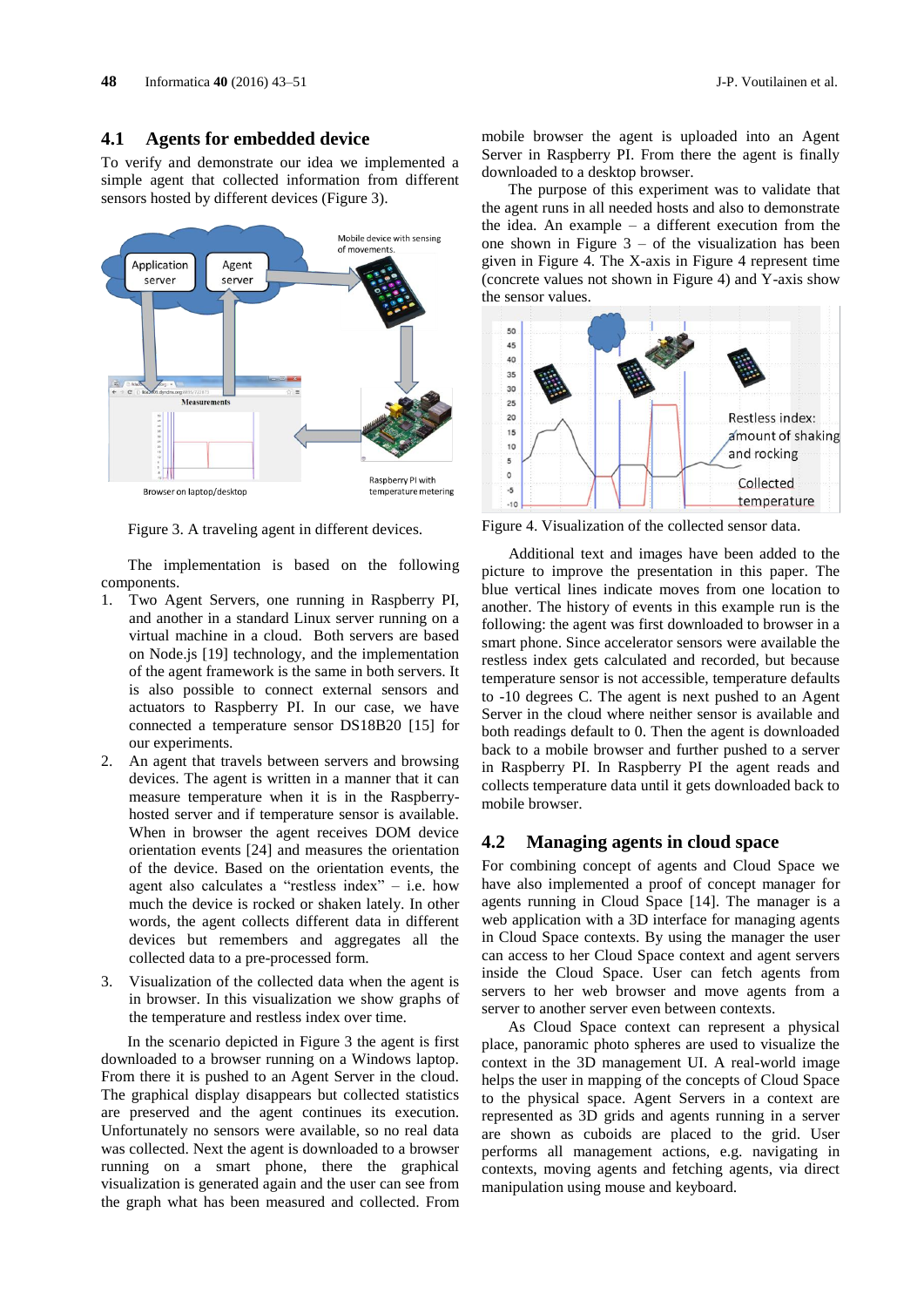Figure 5 presents the management UI in action. In the top section of Figure 5 (marked with 1) the user has dragged the agent on top of the context which she wants to move the agent. When she releases the agent the Management View changes to the context she chose. This is visualized in the middle section of Figure 5. Finally the user can drag the agent to the server in the context and the agent is moved there (bottom section in Figure 5).



Figure 5. Examples of management views [\[14\].](#page-8-4)

# **5 Related work**

Use of Web and HTML as an agent platform is not very common. The Radigost system [\[16\]](#page-8-12) [\[17\]](#page-8-13) uses Web and JavaScript as an implementation platform for multi-agent systems. It has many interesting features like support for standard agent communication mechanisms and yellowpages service for agent directories. However, it does not support dynamically moving agents or running agents outside browser. Radigost has later been merged with JavaEE-based agent framework that allows execution of agents also in the server side. In contrast to many benefits of JavaEE-based agent platform, it cannot be hosted on small devices as required by WoT applications. Another Web-based agent-framework has been described in [\[5\].](#page-7-2) In that concept the agent platform is based on concepts of Pneuna that is relatively close to our agent description and Soma that is the execution environment. In this approach Soma hides the differences of browser and server environment and creates a completely new application platform for mobile agents. In our approach standard and well-known HTML5 is the agent platform. In addition, the approach presented in [\[5\]](#page-7-2) has not been designed for pushing agents to agent server when user or browser is not active or when the agent should find a new browser to run on.

As discussed earlier, Web of Things (WoT) and Internet of Things (IoT) approaches lead to a bit different architectures. Because the former leads to resourceoriented architecture (ROA) and the latter is based on approaches that reflect the remote procedure call (RPC) paradigm. While our work could be connected to both approaches, we propose a third approach that is based in sending code for execution in or close to a "thing". In the categorization of moving code proposed in [\[1\],](#page-7-3) this is called Remote Evaluation. The code sent to remote host can expose new interfaces either in WoT or IoT style. As our system allows executing code to move with its internal state and because the code and state can further move to a yet another location, our system fulfills the criteria of mobile agents. For many WoT and IoT applications, the core subset of mobile agent behavior – remote evaluation – is enough, but moving with state and ability to move even further are available for those applications that benefit from it.

There are a few approaches that support uploading and remote evaluation of code in a "thing". For example, MoteLab [\[27\]](#page-8-14) is a test bed for sensor networks. The developers using MoteLab can upload executable Java code with a job description towards a "thing". The Web interface is a separate system based on PHP. Somewhat similar system is Kansei [\[4\]](#page-7-4) – later refactored to KanseiGenie – where developers can also create jobs to execute sensor applications. Our system can also be used in a similar way and from similar motivations. However, in our system the uploaded code is Web content and we can upload an executing agent with its internal state.

Use of web technologies to for IoT or WoT applications is not new. For example, WebIoT [\[1\]](#page-7-3) is based on similarities to our work. Similarities lie especially in the aim to bring IoT to Web 2.0 and allowing users to develop, deploy and execute their own applications. However, WebIoT does not support agent model.

Maybe the most similar approach to us is the mobile agent framework proposed in [\[6\].](#page-7-5) It provides nodes in heterogeneous device networks with a way to communicate and co-operate. Furthermore, it provides means to proactively search for required resources. The system is based on Java-based AgentSpace [\[21\]](#page-8-15) mobile agent platform. At the moment we do not have similar automatic searching – this is left for future work. On the other hand we have the unique benefits of using the Web, which enables leveraging the power of the web development ecosystem in application development [\[22\].](#page-8-5)

## **6 Discussion and future work**

The ability to send code for remote evaluation and especially mobile agents is useful when implementing new types of IoT applications. This approach increases flexibility of the system design and evolution of IoT since the new code can add new functionality and adapt the device to new requirements. Moving code and especially agents can also be used to add autonomous intelligence to systems.

Our example agent collected data that was available at the particular location of execution and different data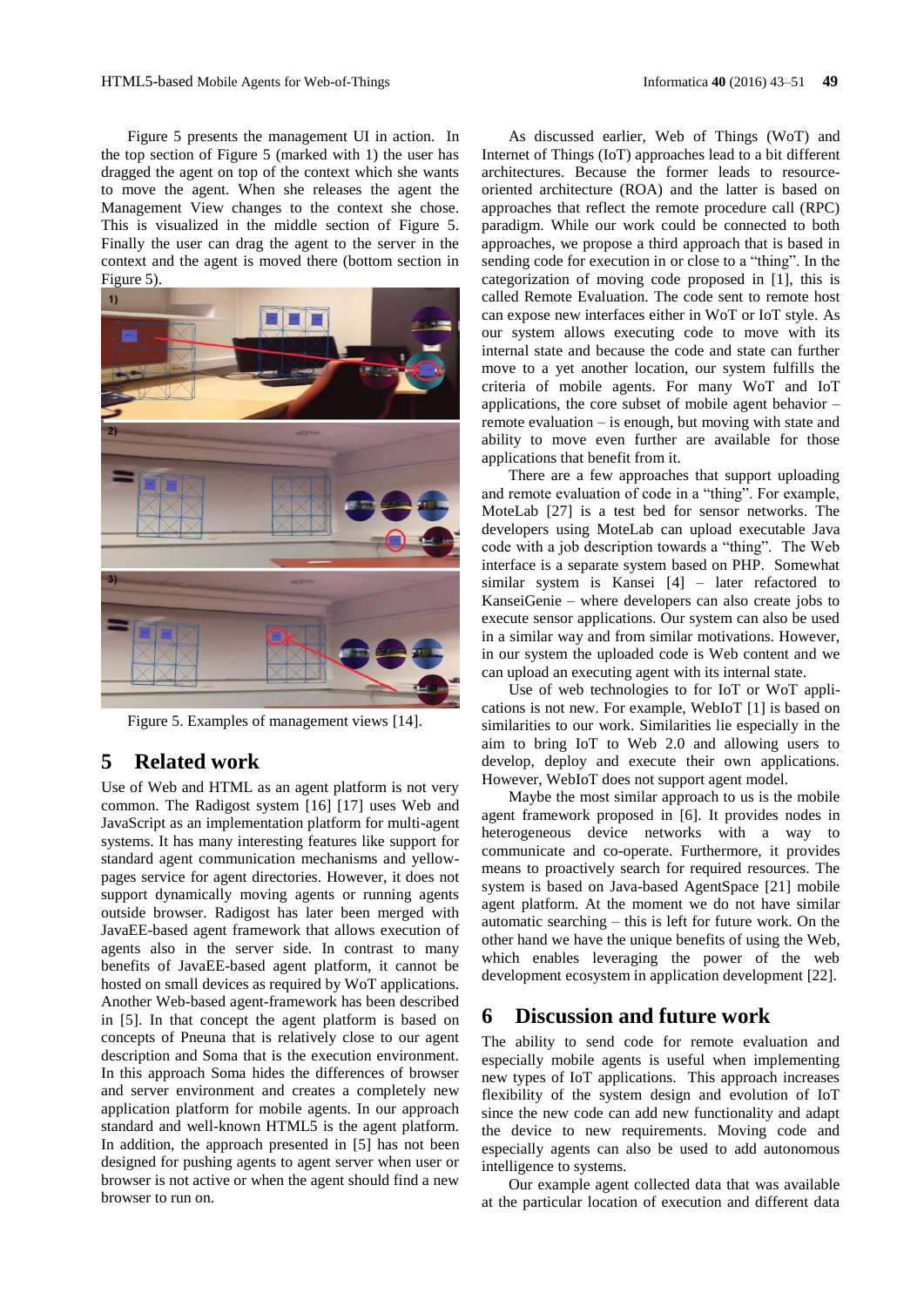was collected in different locations. So, the agent adapts to its execution environment. One benefit of mobile agent is reduction of communication. In our case the sensor data, like temperature measurement, was continuously collected but sent over network only when agent moves. Furthermore, calculation of the restless index is an example of agent that reduces communicated data by pre-processing the raw data.

We see that use of web technologies as a basis for our agent framework gives us several benefits. First of all we gain ecosystem benefits in terms of competencies, training material and tools. Secondly, any device with a reasonable recent browser can be used to run and control the agents. Thirdly, web-based agents can be run both in "things" and servers in the cloud, and integrate well with the infrastructure of the Internet.

In the future we would like to study the opportunities when combining our mobile agents to RESTful or SOA paradigms more closely. For instance, and an agent that is located in a "thing" with a temperature sensor can expose a REST API for applications to ask current temperature, list of recent measurements, or some other information, depending on the application needs.

Mapping our framework to agent-related standards is also a potential future topic. Since our agent-to-agent communication solution is very generic, we assume that it can be used as a transport layer to FIPA Agent Communication language [\[7\]](#page-7-6) in a similar manner as in Radigost [\[17\],](#page-8-13) but the mapping between our management system and corresponding FIPA standard [\[8\]](#page-7-7) requires some analysis.

So far we have tried the framework only in reasonable small cases, and one of the most important topics for future work is testing it in a larger context. One potential case is experience roaming with Liquid Software [\[23\].](#page-8-0) Mobile agents would allow users to bring their preferences and on-going work to the physical smart spaces they enter. For instance the user can bring his lightning, heating and other preferences to hotel rooms while they travel and they can also use their favourite user interface in favourite mobile device to monitor and control devices in the visited environment.

Another possible experimentation would involve a system that moves agents autonomously. Especially in sensor network systems, automatic crawling of agents could allow them autonomously search and collect the needed data. The recently added management API (see Subsection [3.2\)](#page-2-0) and its underlying mechanisms provide a basis for this such experiment. One of the design goals of the management API was to support such autonomy. Since this API is still a reasonable new feature our framework and we need experiment with it by implementing some example application. Moreover, some obvious things that require attention are related to non-functional properties of our agent system, including scalability and security in particular.

### **7 Conclusions**

In summary, we believe that by the end of this decade multi-device usage will become so seamless and

ubiquitous that "it will weave itself into the fabric of everyday life until it is indistinguishable from it" [\[26\].](#page-8-16) In contrast to numerous platform and vendor-specific systems, our work on HTML5 agents and related infrastructure demonstrates that such future can be created with technologies that reflect Open Web principles laid out in the *Mozilla Manifesto* [\[18\].](#page-8-17) Built with technologies that are open, accessible and as interoperable as possible, and run in standards compatible web browser without plugins, extensions or additional runtimes, they require no installation or manual upgrades, and they can be deployed instantly worldwide, and allow application development and instant worldwide deployment without middlemen, distributors, or platform-specific app stores.

We believe that these properties will be key characteristics for the IoT and WoT devices of the future as well. When these properties are extended to devices, the devices can be part of the new and unified computing infrastructure defined by the Internet.

In particular, we believe that mobile agents can play a special role of connecting devices to the Internet and in allowing the most efficient use of them in the world where everything becomes Internet-connected.

### **8 References**

- <span id="page-7-3"></span>[1] Carzaniga, A., Picco, G., P., Vigna, G., 1997. Designing distributed applications with mobile code paradigms. In Proceeding of the 19th international conference on Software engineering (ICSE'97), May 17-23, 1997, Boston, Massachusetts, USA. Pages 22- 32.
- [2] Castellani, A.P., Dissegna, M., Bui, N., Zorzi, M., WebIoT: A Web Application Framework for the Internet of Things, Wireless Communications and Networking Conference Workshops (WCNCW), 2012 IEEE, Paris France, 2012, pages 202 – 207.
- <span id="page-7-1"></span>[3] Crockford, D.: JavaScript: the Good Parts, O'Reilly Media, Inc. May 8, 2008.
- <span id="page-7-4"></span>[4] Ertin E., Arora A., Ramnath R., Naik V., Bapat S., Kulathumani V., Sridharan M., Zhang H., Cao H., and Nesterenko M., "Kansei: a testbedfor sensing at scale," in ACM/IEEE IPSN, Nashville, Tennessee, USA,2006, pp. Pages 399–406.
- <span id="page-7-2"></span>[5] Feldman, M.: An approach for using the Web as a Mobile Agent infrastructure, In pro-ceedings of the International Multiconference on Computer Science and Information Technology, pp. 39 – 45, 2007.
- <span id="page-7-0"></span>[6] Fielding R.. Architectural styles and the design of network-based software architectures. Doctoral Dissertation. University of California, 2000.
- <span id="page-7-6"></span><span id="page-7-5"></span>[7] FIPA Agent Communication Language Specifications, http://www.fipa.org/repository/aclspecs.html, last visited 2.2.2015.
- <span id="page-7-7"></span>[8] FIPA, Agent Management Specifications, [http://www.fipa.org/repository/managementspecs..ht](http://www.fipa.org/repository/managementspecs..html) [ml,](http://www.fipa.org/repository/managementspecs..html) last visited 2.2.2015.
- [9] Godfrey W. W., Jha S. S., B. Nair S. B., On A Mobile Agent Framework for an Internet of Things,